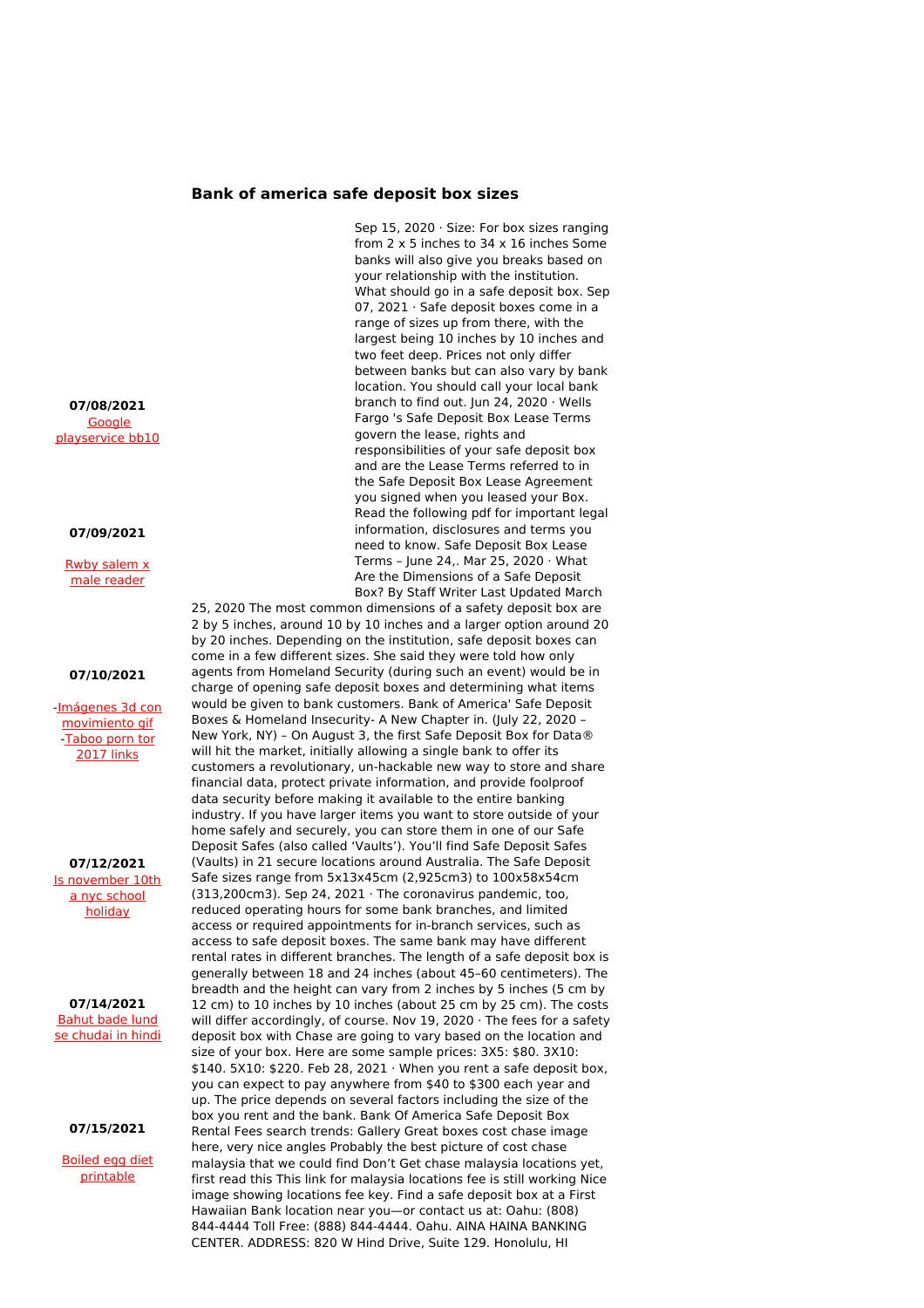**07/16/2021**

[Chuyen](http://manufakturawakame.pl/jP) tinh nang lo lem

96821. Schedule an appointment with an associate at your local financial center for a day and time that work best for you or call us at 800.432.1000 (Mon-Fri 8 a.m.-11 p.m. or Sat-Sun 8 a.m. -8 p.m., all times ET). Outside the U.S. call 1.315.724.4022 (international collect; cell phone roaming charges may apply). Safe Deposit Box Account Rules and. Step 3: Choose a Box Size. A small box, 2 x 5 x 12 inches long will cost \$15 to 25 per year. Key deposit will be another \$10 to 25 for any size of safe deposit box. A medium box will be about 4 by 10 inches and the same length, for \$40 a year. A large box up to 15 by 22 inches wide, and 22 inches long, will cost around \$185 but could be up to \$500. May 30, 2019  $\cdot$  A small box is typically 3 inches by 5 inches, the size of an index card, and one foot long. Safe deposit boxes come in a range of sizes up from there. The largest is 10 inches by 10 inches and two feet deep. Prices not only differ between banks but can also vary by bank location. Mar 31, 2017 · While all boxes tend to be 18" to 24" in length, larger sizes are available with faces measuring 5"x5" or 10"x10". These respectively cost an average of \$87 and \$173 each year. Because many banks allow their individual offices to set safety deposit box prices, we called up multiple branches in different cities to find out what they charge. Jan 24, 2020  $\cdot$  A safety deposit box is a box of varying size in which you can store certain valuable items in the safety of your bank or credit union's vault. The annual safety deposit box cost ranges from \$43 to over \$225 depending on the size of the box, the financial institution with which you do business and what other accounts you have there. Fees Safe Deposit Boxes Safe Deposit Box Annual Rental Fee Annual service fee for your Wells Fargo Safe Deposit Box. Varies by size Safe Deposit Late Fee — 60 days If your annual fee is over 60 days delinquent, you will be charged a fee. \$10 The contents of safe deposit Boxes are not insured by the Federal Deposit Insurance Corporation (FDIC). KeyBank is not an insurer of the Contents and customers are responsible for obtaining insurance for the Contents of the Box. Safe Deposit Boxes are not water, fire or burglar proof. Please see the Safe Deposit Box Agreement for all details. A Twin Cities woman thought her cash and valuables were literally money in the bank - but then she discovered more than \$60K and family heirlooms missing fr. Safe Deposit Boxes. Keep your most precious possessions safe with American Bank of Missouri Safe Deposit Boxes. Located at our Wellsville, Montgomery City, Middletown, and Wright City branches and offering a range of sizes (availability of dimensions may vary), we are sure to have a box that fits your needs. Sizes & Rates. Wellsville. Size. Rate. Deposit and loan products offered by Bank of the West. All loans subject to credit approval. In South Dakota, Bank of the West operates as Bank of the West California. 1 Annual Fee is waived for the smallest safe deposit box, or \$40 off larger sizes, subject to availability. Safe Deposit Box. Safe deposit boxes come in a variety of sizes, depending on the branch location. Currently, we offer the following sizes: 2"x5" 3"x5" 3"x10" 5"x10" 7"x10" 10"x10" Please contact our Service Center at 1-800-748-4302 or visit a local branch to see if they offer safe deposit boxes. A deposit account relationship is not required to open and maintain a safe deposit box. A variety of Safe Deposit Box are offered; contact your local branch for size availability and pricing. Specific box size availability varies by branch. An annual discount of \$5 is available when you pay your box. Safe Deposit Boxes.. Stackable interlocking sections in five sizes to accommodate any vault height. Interlocking mechanism features interlocking clips at rear, guide pins at front and vertical side screws to attach adjoining sections. CONSTRUCTION. Welded area fabricated from galvanized steel. A safe deposit box is a private, secured space or container located in the vault of a bank. This container is an inexpensive way to secure your prized possessions—jewelry, family heirlooms, important papers—and get the peace of mind you want. Pricing and fees vary by account. Visit our savings accounts page and select an account to review the details, including pricing. You can also receive pricing information by calling 800.432.1000 (Mon-Fri 8 a.m.-11 p.m. or Sat-Sun 8 a.m.-8 p.m., all times ET). Safety Deposit Box options. Small, medium, large and oversized Safety Deposit Boxes (SDB) are available through your local TD Canada Trust branch. To open a SDB you must be the age of majority in your province of residence. SDB rental rates: Based on the size of the box and prepaid annually. Discounts available with a TD All-Inclusive Banking. Nov 03, 2021 · They're stored in a bank's vault and the size of the safe deposit box determines the price you will pay each year. Sizes can vary greatly. We researched the costs of safe deposit boxes. Aug  $13$ , 2018  $\cdot$  The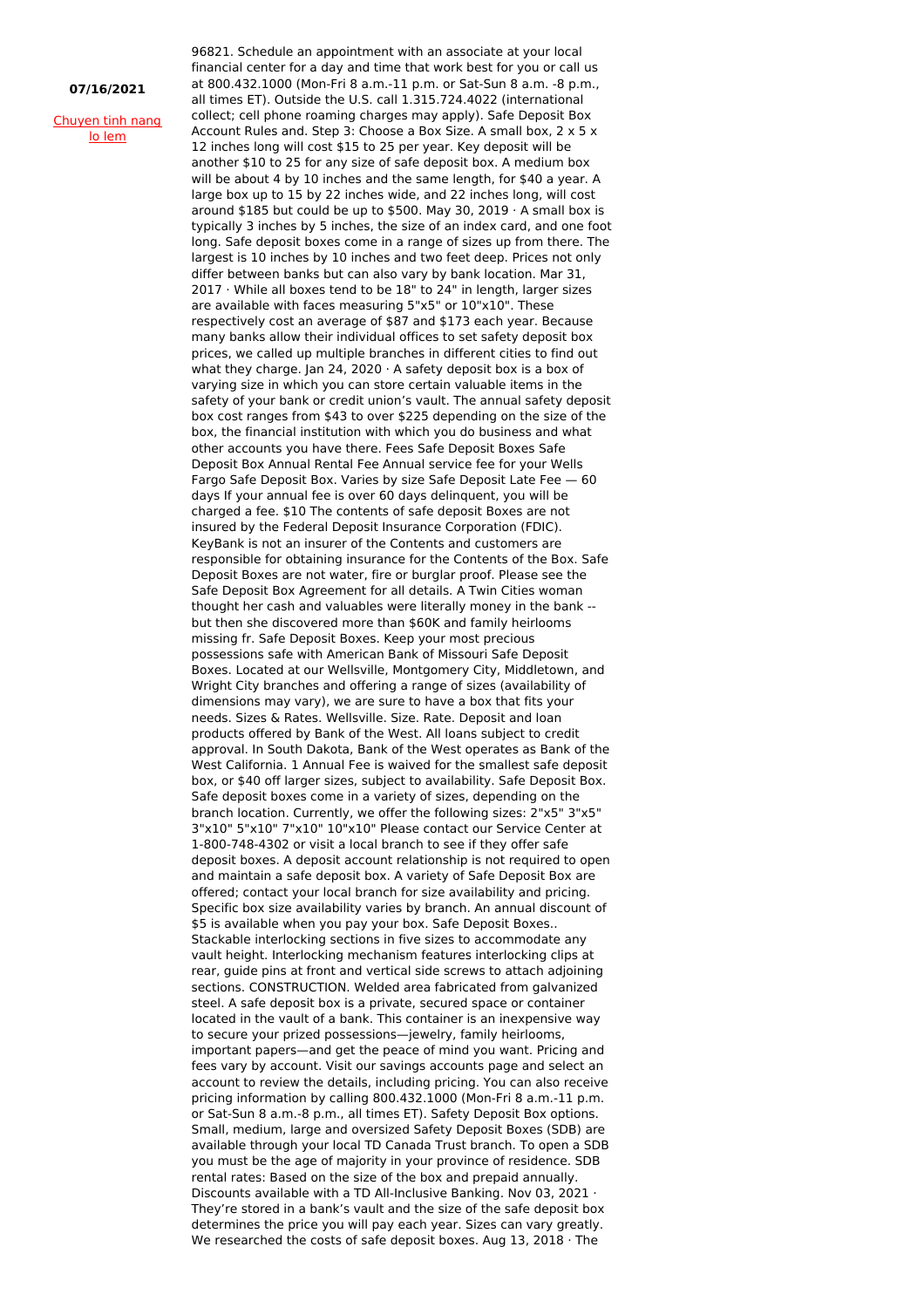cost will depend on the size and the bank you choose. A small box can cost \$15 to \$30 per year, while a medium box, which measures 4 by 10 inches will cost \$40 to \$60 per year. A larger box can cost upwards of \$180 to \$500 per year. According to CBS Money Watch, the average safe deposit box costs anywhere from \$30 to as much as \$75 a year. Even the most secure home safe can be vulnerable to floods, fires, home burglaries and other unforeseen disasters. Ensure your valuables are safe and secure with a safe deposit box from Associated Bank. You can rent an Associated Bank safe deposit box in the size. Answer (1 of 5): At the B of A branch in the Hollywood district of Portland, we pay \$78 per year for a 3″ x 10″ x 18″ safe deposit box. To enroll in the Preferred Rewards program you must have an active, eligible Bank of America personal checking account and maintain a qualifying balance of at least \$20,000 for the Gold tier, \$50,000 for the Platinum tier, or \$100,000 for the Platinum Honors tier in your combined qualifying Bank of America deposit accounts (such as checking, savings, certificate of deposit) and/or your Merrill. Yes. You can jointly rent your safe deposit box with a spouse, TEEN or other person who would have unrestricted access to the safe deposit box. The additional renter (s) must sign the bank's rental contract as a joint renter. An alternative is to appoint a Power of Attorney (POA) to have access to your safe deposit box. Banks Credit Card-Merchant Services. Website. (949) 255-1917. View all 75 Locations. 2967 Michelson Dr Ste A. Irvine, CA 92612. CLOSED NOW. From Business: Find out how Chase can help you with checking, savings, mobile banking, and more. Deposit products provided by JPMogran Chase Bank, N.A. Member FDIC. There can be a huge variety of personal items people place in their own safe deposit box but there are also some key items that should be kept there as well. Safe deposit boxes are often shown in movies as a tool to hide precious jewelry or. When it comes to understanding UPS store box sizes, it's important to know what you're trying to ship and its measurements. From UPS-branded packaging to unbranded boxes, UPS Stores offer a variety of options for their customers. Locking up certain important documents and valuables in a bank vault could turn into a headache for you or your heirs. Getty Images In today's digital age, in which seemingly anything that matters is stored virtually in the cloud, a physica. No laws exist that prevent you from keeping cash in a safe deposit box. However, while not illegal, bankers typically discourage customers from keeping cash in safe deposit boxes because funds inside the box are not insured. Additionally, y. Analysts say go with larger companies while avoiding those with big bond portfolios. Rising interest rates are often considered the kiss of death for financial companies, eating into their profitability and sending their stocks sharply lowe. If you've ever worried about what will happen to the contents of your safe deposit box if your bank becomes insolvent or goes bankrupt, the good news is that your possessions or assets are not at risk in any way during the bank closure. How. People use safe deposit boxes to hold a variety of important papers and other items. Because the uses are so varied they come in a variety of different sizes. Most financial institutions offer them for rent or as a perk to their customers.. It seems as though even safe deposit boxes can't guarantee what their name promises. Are safe deposit boxes safe? It turns out not as much as you'd expect. What is the safest place to store money? It seems like there is no safe place to sto. Radius Bank is many high-yielding accounts to choose from with great perks. Read more to find out if you would like to try it out! Hustler Money Blog Best Bank Bonuses and Promotions By Anthony Nguyen Last updated: May 7, 2020 6 Comments Ha. There are an estimated 25 million safe deposit boxes currently leased across the United States. How secure is yours? RD.COM Money If you think your bank is the safest spot to stash your stuff, you might want to think again. A recent article. Find out how much is typically costs to have a safe deposit box, which is a secure way for many bank customers to hide and protect their valuable assets and belongings. Learn what you should and shouldn't keep in a safe deposit box. See wha. **Bank of America**: The most popular **sizes** rent for \$60 to \$125, but **Bank of America** suggested that customers reach out to individual branches for exact pricing for specific **sizes**. Chase: **Safe deposit box** pricing varies state by state, but Chase offered the following pricing for its Florida branches: \$55 for a 3-by-5 **box**; \$80 for 5-by-5; \$80 for 3. Consider how and where you will store and protect your gold. Gold bars require less space than coins to store the same number of ounces, which can make them easy to keep at home. You could also store your bars in a **bank safe deposit box** or at a facility that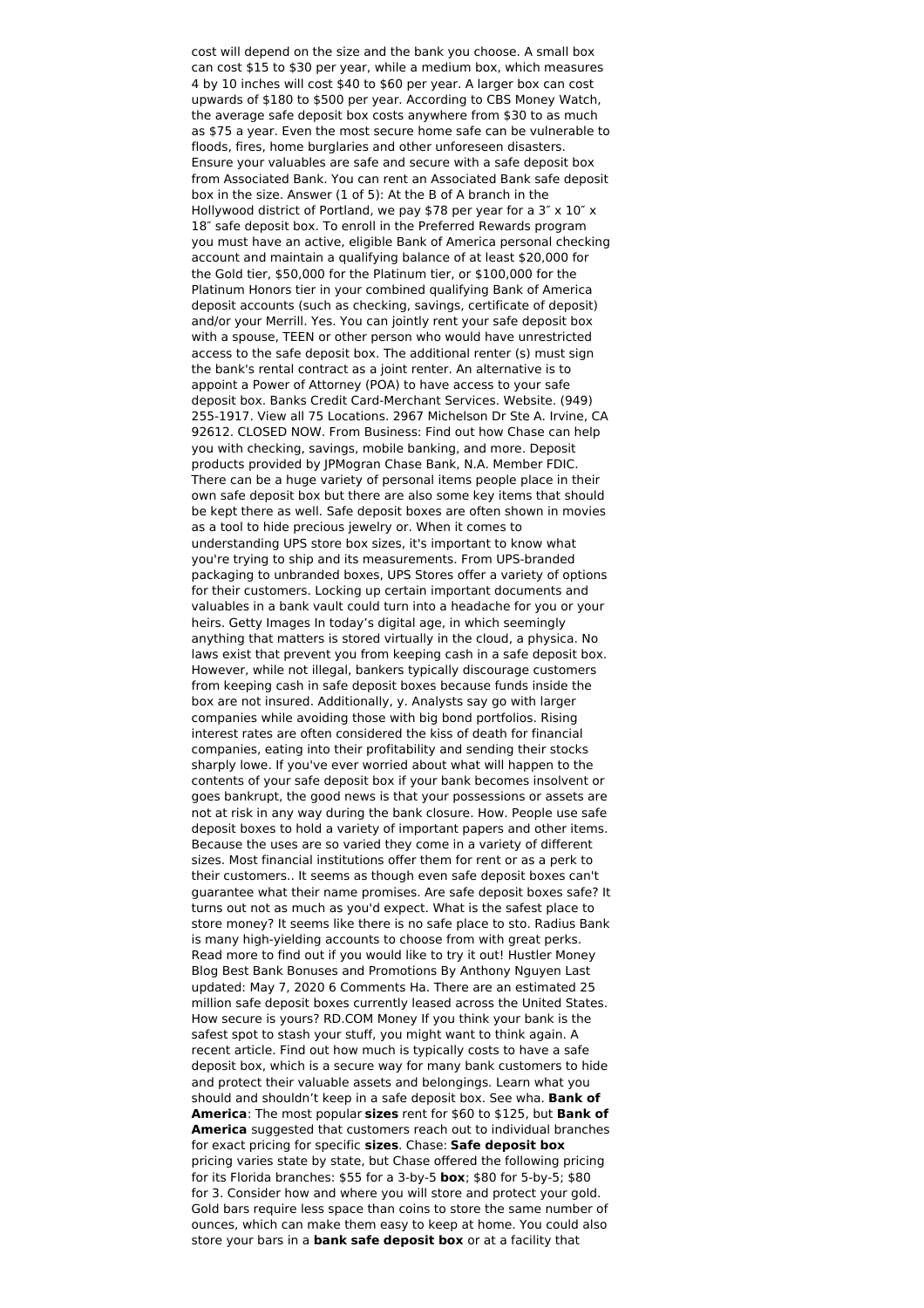specializes in gold storage and protection. A safety **deposit box** is a **box** of varying size in which you can store certain valuable items in the safety of your **bank** or credit union's vault. The annual safety **deposit box** cost ranges from \$43 to over \$225 depending on the size of the **box**, the financial institution with which you do business and what other accounts you have there. A **safe** (also called a strongbox or coffer) is a secure lockable **box** used for securing valuable objects against theft and/or damage from fire. A **safe** is usually a hollow cuboid or cylinder, with one face being removable or hinged to form a door. The body and door may be cast from metal (such as steel) or formed out of plastic through blow molding. Arkansas Law Review. "The Legal History of Safekeeping and **Safe Deposit** Activities in the United States," Page 728. Accessed May 8, 2020. New York Times. "What You Need to Know About **Safe Deposit** Boxes." Accessed May 8, 2020. BBVA. "**Bank Safe Deposit Box**." Accessed May 8, 2020. Increase conversion by offering customers a more convenient and secure way to pay from their **bank** account. By authorizing payment using the customer's online banking credentials, **bank** redirects are the preferred method of paying online in many countries. The wrappers come in a **box** to keep them **safe** and ready for your use – You can filll them by hand or by using an automatic coin sorter. They all come nested (besides the extra 30 quarters) - to save space and time . For our crimped end coin wrappers we use ABA color-coded, double wrapped, kraft 60lb. paper. A **safe deposit box** is a secure container usually made of metal that's used to store valuables at a **bank** or credit union. While certain items should be stored in a **safe deposit box**, others are best. **4-Year CD Rates**. CDs come in a variety of shapes and **sizes**. The 4-year CD, or 48 month share certificate as it is sometimes called, is a longer term time **deposit** that provides a **safe** alternative to other market investments while issuing a decent return on principal. How to **deposit** your check: You must cash your Canadian check in person with a Chase **bank** teller. Find a Chase **Bank**; 3. **Bank of America**. Restrictions: Canadian checks cannot be deposited via mobile or ATM. Fees: **Bank of America** does charge a fee for this service, but the amount will depend on your specific location. The payee's **bank** will also. Safe deposit boxes come in a variety of sizes, depending on the branch location. Currently, we offer the following sizes: 2"x5" 3"x5" 3"x10" 5"x10" 7"x10" 10"x10" Please contact our Service Center at 1-800-748- 4302 or visit a local branch to see if they offer safe deposit boxes. The contents of safe deposit Boxes are not insured by the Federal Deposit Insurance Corporation (FDIC). KeyBank is not an insurer of the Contents and customers are responsible for obtaining insurance for the Contents of the Box. Safe Deposit Boxes are not water, fire or burglar proof. Please see the Safe Deposit Box Agreement for all details. Find a safe deposit box at a First Hawaiian Bank location near you—or contact us at: Oahu: (808) 844-4444 Toll Free: (888) 844-4444. Oahu. AINA HAINA BANKING CENTER. ADDRESS: 820 W Hind Drive, Suite 129. Honolulu, HI 96821. Bank Of America Safe Deposit Box Rental Fees search trends: Gallery Great boxes cost chase image here, very nice angles Probably the best picture of cost chase malaysia that we could find Don't Get chase malaysia locations yet, first read this This link for malaysia locations fee is still working Nice image showing locations fee key. A safe deposit box is a private, secured space or container located in the vault of a bank. This container is an inexpensive way to secure your prized possessions—jewelry, family heirlooms, important papers—and get the peace of mind you want. Safety Deposit Box options. Small, medium, large and oversized Safety Deposit Boxes (SDB) are available through your local TD Canada Trust branch. To open a SDB you must be the age of majority in your province of residence. SDB rental rates: Based on the size of the box and prepaid annually. Discounts available with a TD All-Inclusive Banking. A deposit account relationship is not required to open and maintain a safe deposit box. A variety of Safe Deposit Box are offered; contact your local branch for size availability and pricing. Specific box size availability varies by branch. An annual discount of \$5 is available when you pay your box. Step 3: Choose a Box Size. A small box, 2 x 5 x 12 inches long will cost \$15 to 25 per year. Key deposit will be another \$10 to 25 for any size of safe deposit box. A medium box will be about 4 by 10 inches and the same length, for \$40 a year. A large box up to 15 by 22 inches wide, and 22 inches long, will cost around \$185 but could be up to \$500. Feb 28, 2021 · When you rent a safe deposit box, you can expect to pay anywhere from \$40 to \$300 each year and up. The price depends on several factors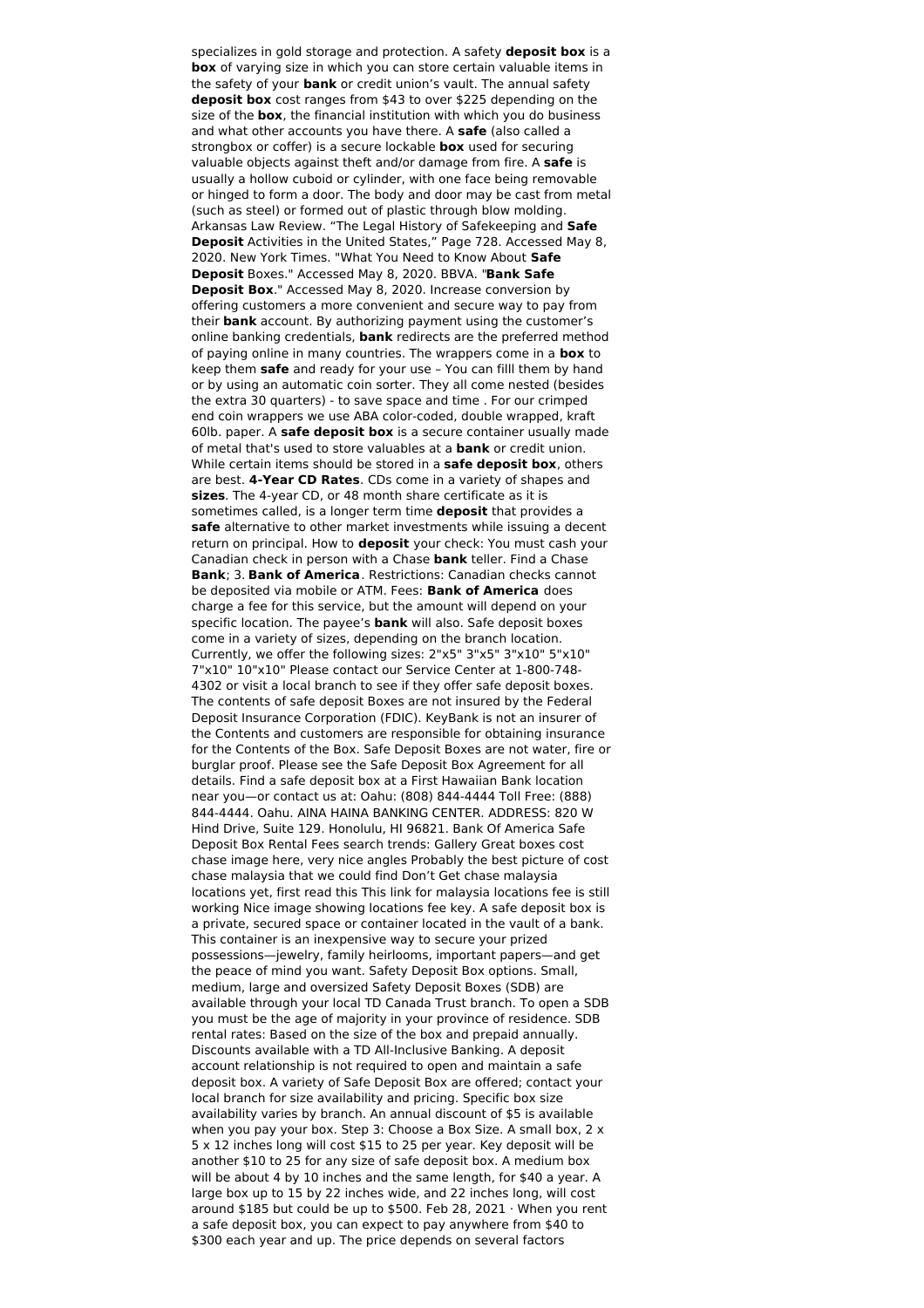including the size of the box you rent and the bank. Nov 03, 2021 · They're stored in a bank's vault and the size of the safe deposit box determines the price you will pay each year. Sizes can vary greatly. We researched the costs of safe deposit boxes. Yes. You can jointly rent your safe deposit box with a spouse, TEEN or other person who would have unrestricted access to the safe deposit box. The additional renter (s) must sign the bank's rental contract as a joint renter. An alternative is to appoint a Power of Attorney (POA) to have access to your safe deposit box. Fees Safe Deposit Boxes Safe Deposit Box Annual Rental Fee Annual service fee for your Wells Fargo Safe Deposit Box. Varies by size Safe Deposit Late Fee — 60 days If your annual fee is over 60 days delinquent, you will be charged a fee. \$10 Pricing and fees vary by account. Visit our savings accounts page and select an account to review the details, including pricing. You can also receive pricing information by calling 800.432.1000 (Mon-Fri 8 a.m.-11 p.m. or Sat-Sun 8 a.m.-8 p.m., all times ET). May 30, 2019  $\cdot$  A small box is typically 3 inches by 5 inches, the size of an index card, and one foot long. Safe deposit boxes come in a range of sizes up from there. The largest is 10 inches by 10 inches and two feet deep. Prices not only differ between banks but can also vary by bank location. Banks Credit Card-Merchant Services. Website. (949) 255-1917. View all 75 Locations. 2967 Michelson Dr Ste A. Irvine, CA 92612. CLOSED NOW. From Business: Find out how Chase can help you with checking, savings, mobile banking, and more. Deposit products provided by JPMogran Chase Bank, N.A. Member FDIC. The same bank may have different rental rates in different branches. The length of a safe deposit box is generally between 18 and 24 inches (about 45–60 centimeters). The breadth and the height can vary from 2 inches by 5 inches (5 cm by 12 cm) to 10 inches by 10 inches (about 25 cm by 25 cm). The costs will differ accordingly, of course. (July 22, 2020 – New York, NY) – On August 3, the first Safe Deposit Box for Data® will hit the market, initially allowing a single bank to offer its customers a revolutionary, un-hackable new way to store and share financial data, protect private information, and provide foolproof data security before making it available to the entire banking industry. Aug 13, 2018 · The cost will depend on the size and the bank you choose. A small box can cost \$15 to \$30 per year, while a medium box, which measures 4 by 10 inches will cost \$40 to \$60 per year. A larger box can cost upwards of \$180 to \$500 per year. According to CBS Money Watch, the average safe deposit box costs anywhere from \$30 to as much as \$75 a year. If you have larger items you want to store outside of your home safely and securely, you can store them in one of our Safe Deposit Safes (also called 'Vaults'). You'll find Safe Deposit Safes (Vaults) in 21 secure locations around Australia. The Safe Deposit Safe sizes range from 5x13x45cm (2,925cm3) to 100x58x54cm (313,200cm3). Answer (1 of 5): At the B of A branch in the Hollywood district of Portland, we pay \$78 per year for a 3″ x 10″ x 18″ safe deposit box. Jan 24, 2020 · A safety deposit box is a box of varying size in which you can store certain valuable items in the safety of your bank or credit union's vault. The annual safety deposit box cost ranges from \$43 to over \$225 depending on the size of the box, the financial institution with which you do business and what other accounts you have there. To enroll in the Preferred Rewards program you must have an active, eligible Bank of America personal checking account and maintain a qualifying balance of at least \$20,000 for the Gold tier, \$50,000 for the Platinum tier, or \$100,000 for the Platinum Honors tier in your combined qualifying Bank of America deposit accounts (such as checking, savings, certificate of deposit) and/or your Merrill. She said they were told how only agents from Homeland Security (during such an event) would be in charge of opening safe deposit boxes and determining what items would be given to bank customers. Bank of America' Safe Deposit Boxes & Homeland Insecurity- A New Chapter in. Sep 24, 2021  $\cdot$  The coronavirus pandemic, too, reduced operating hours for some bank branches, and limited access or required appointments for in-branch services, such as access to safe deposit boxes. Deposit and loan products offered by Bank of the West. All loans subject to credit approval. In South Dakota, Bank of the West operates as Bank of the West California. 1 Annual Fee is waived for the smallest safe deposit box, or \$40 off larger sizes, subject to availability. Safe Deposit Box. Mar 25, 2020 · What Are the Dimensions of a Safe Deposit Box? By Staff Writer Last Updated March 25, 2020 The most common dimensions of a safety deposit box are 2 by 5 inches, around 10 by 10 inches and a larger option around 20 by 20 inches. Depending on the institution, safe deposit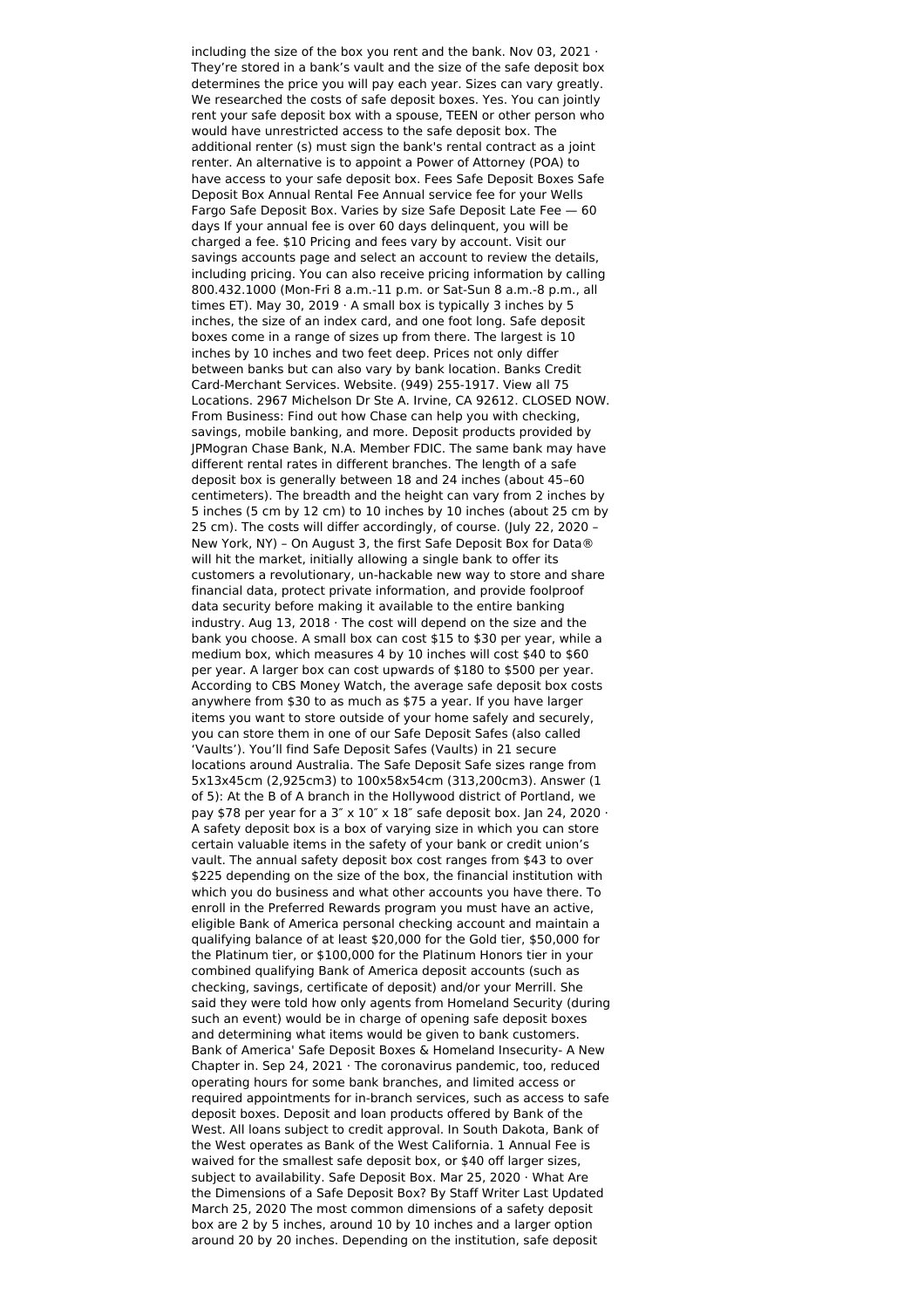boxes can come in a few different sizes. Sep 07, 2021 · Safe deposit boxes come in a range of sizes up from there, with the largest being 10 inches by 10 inches and two feet deep. Prices not only differ between banks but can also vary by bank location. You should call your local bank branch to find out. Schedule an appointment with an associate at your local financial center for a day and time that work best for you or call us at 800.432.1000 (Mon-Fri 8 a.m.-11 p.m. or Sat-Sun 8 a.m. -8 p.m., all times ET). Outside the U.S. call 1.315.724.4022 (international collect; cell phone roaming charges may apply). Safe Deposit Box Account Rules and. Mar 31, 2017 · While all boxes tend to be 18" to 24" in length, larger sizes are available with faces measuring 5"x5" or 10"x10". These respectively cost an average of \$87 and \$173 each year. Because many banks allow their individual offices to set safety deposit box prices, we called up multiple branches in different cities to find out what they charge. Nov 19, 2020 · The fees for a safety deposit box with Chase are going to vary based on the location and size of your box. Here are some sample prices: 3X5: \$80. 3X10: \$140. 5X10: \$220. Jun 24, 2020 · Wells Fargo 's Safe Deposit Box Lease Terms govern the lease, rights and responsibilities of your safe deposit box and are the Lease Terms referred to in the Safe Deposit Box Lease Agreement you signed when you leased your Box. Read the following pdf for important legal information, disclosures and terms you need to know. Safe Deposit Box Lease Terms – June 24,. Sep 15, 2020 · Size: For box sizes ranging from 2 x 5 inches to 34 x 16 inches Some banks will also give you breaks based on your relationship with the institution. What should go in a safe deposit box. Locking up certain important documents and valuables in a bank vault could turn into a headache for you or your heirs. Getty Images In today's digital age, in which seemingly anything that matters is stored virtually in the cloud, a physica. There can be a huge variety of personal items people place in their own safe deposit box but there are also some key items that should be kept there as well. Safe deposit boxes are often shown in movies as a tool to hide precious jewelry or. Find out how much is typically costs to have a safe deposit box, which is a secure way for many bank customers to hide and protect their valuable assets and belongings. Learn what you should and shouldn't keep in a safe deposit box. See wha. Analysts say go with larger companies while avoiding those with big bond portfolios. Rising interest rates are often considered the kiss of death for financial companies, eating into their profitability and sending their stocks sharply lowe. If you've ever worried about what will happen to the contents of your safe deposit box if your bank becomes insolvent or goes bankrupt, the good news is that your possessions or assets are not at risk in any way during the bank closure. How. People use safe deposit boxes to hold a variety of important papers and other items. Because the uses are so varied they come in a variety of different sizes. Most financial institutions offer them for rent or as a perk to their customers.. No laws exist that prevent you from keeping cash in a safe deposit box. However, while not illegal, bankers typically discourage customers from keeping cash in safe deposit boxes because funds inside the box are not insured. Additionally, y. Radius Bank is many high-yielding accounts to choose from with great perks. Read more to find out if you would like to try it out! Hustler Money Blog Best Bank Bonuses and Promotions By Anthony Nguyen Last updated: May 7, 2020 6 Comments Ha. When it comes to understanding UPS store box sizes, it's important to know what you're trying to ship and its measurements. From UPS-branded packaging to unbranded boxes, UPS Stores offer a variety of options for their customers. It seems as though even safe deposit boxes can't guarantee what their name promises. Are safe deposit boxes safe? It turns out not as much as you'd expect. What is the safest place to store money? It seems like there is no safe place to sto. There are an estimated 25 million safe deposit boxes currently leased across the United States. How secure is yours? RD.COM Money If you think your bank is the safest spot to stash your stuff, you might want to think again. A recent article. The wrappers come in a **box** to keep them **safe** and ready for your use – You can filll them by hand or by using an automatic coin sorter. They all come nested (besides the extra 30 quarters) - to save space and time . For our crimped end coin wrappers we use ABA color-coded, double wrapped, kraft 60lb. paper. **4-Year CD Rates**. CDs come in a variety of shapes and **sizes**. The 4-year CD, or 48 month share certificate as it is sometimes called, is a longer term time **deposit** that provides a **safe** alternative to other market investments while issuing a decent return on principal. A **safe** (also called a strongbox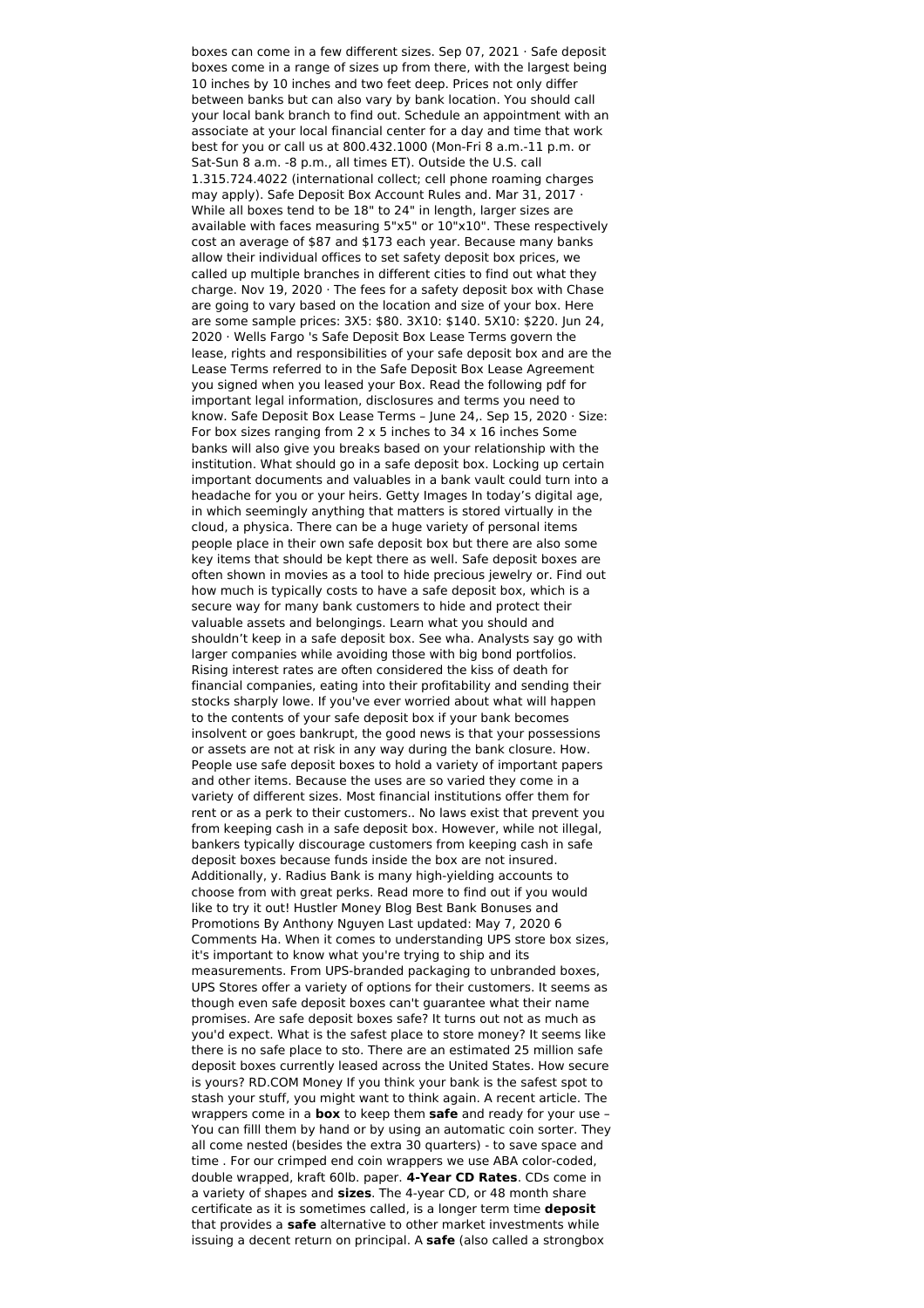or coffer) is a secure lockable **box** used for securing valuable objects against theft and/or damage from fire. A **safe** is usually a hollow cuboid or cylinder, with one face being removable or hinged to form a door. The body and door may be cast from metal (such as steel) or formed out of plastic through blow molding. Consider how and where you will store and protect your gold. Gold bars require less space than coins to store the same number of ounces, which can make them easy to keep at home. You could also store your bars in a **bank safe deposit box** or at a facility that specializes in gold storage and protection. Arkansas Law Review. "The Legal History of Safekeeping and **Safe Deposit** Activities in the United States," Page 728. Accessed May 8, 2020. New York Times. "What You Need to Know About **Safe Deposit** Boxes." Accessed May 8, 2020. BBVA. "**Bank Safe Deposit Box**." Accessed May 8, 2020. How to **deposit** your check: You must cash your Canadian check in person with a Chase **bank** teller. Find a Chase **Bank**; 3. **Bank of America**. Restrictions: Canadian checks cannot be deposited via mobile or ATM. Fees: **Bank of America** does charge a fee for this service, but the amount will depend on your specific location. The payee's **bank** will also. A **safe deposit box** is a secure container usually made of metal that's used to store valuables at a **bank** or credit union. While certain items should be stored in a **safe deposit box**, others are best. A safety **deposit box** is a **box** of varying size in which you can store certain valuable items in the safety of your **bank** or credit union's vault. The annual safety **deposit box** cost ranges from \$43 to over \$225 depending on the size of the **box**, the financial institution with which you do business and what other accounts you have there. Increase conversion by offering customers a more convenient and secure way to pay from their **bank** account. By authorizing payment using the customer's online banking credentials, **bank** redirects are the preferred method of paying online in many countries. **Bank of America**: The most popular **sizes** rent for \$60 to \$125, but **Bank of America** suggested that customers reach out to individual branches for exact pricing for specific **sizes**. Chase: **Safe deposit box** pricing varies state by state, but Chase offered the following pricing for its Florida branches: \$55 for a 3-by-5 **box**; \$80 for 5-by-5; \$80 for 3. Feb 28,  $2021 \cdot$  When you rent a safe deposit box, you can expect to pay anywhere from \$40 to \$300 each year and up. The price depends on several factors including the size of the box you rent and the bank. Find a safe deposit box at a First Hawaiian Bank location near you or contact us at: Oahu: (808) 844-4444 Toll Free: (888) 844-4444. Oahu. AINA HAINA BANKING CENTER. ADDRESS: 820 W Hind Drive, Suite 129. Honolulu, HI 96821. To enroll in the Preferred Rewards program you must have an active, eligible Bank of America personal checking account and maintain a qualifying balance of at least \$20,000 for the Gold tier, \$50,000 for the Platinum tier, or \$100,000 for the Platinum Honors tier in your combined qualifying Bank of America deposit accounts (such as checking, savings, certificate of deposit) and/or your Merrill. Nov 19, 2020 · The fees for a safety deposit box with Chase are going to vary based on the location and size of your box. Here are some sample prices: 3X5: \$80. 3X10: \$140. 5X10: \$220. Safe deposit boxes come in a variety of sizes, depending on the branch location. Currently, we offer the following sizes: 2"x5" 3"x5" 3"x10" 5"x10" 7"x10" 10"x10" Please contact our Service Center at 1-800-748-4302 or visit a local branch to see if they offer safe deposit boxes. The same bank may have different rental rates in different branches. The length of a safe deposit box is generally between 18 and 24 inches (about 45–60 centimeters). The breadth and the height can vary from 2 inches by 5 inches (5 cm by 12 cm) to 10 inches by 10 inches (about 25 cm by 25 cm). The costs will differ accordingly, of course. Sep 24, 2021 · The coronavirus pandemic, too, reduced operating hours for some bank branches, and limited access or required appointments for in-branch services, such as access to safe deposit boxes. Pricing and fees vary by account. Visit our savings accounts page and select an account to review the details, including pricing. You can also receive pricing information by calling 800.432.1000 (Mon-Fri 8 a.m.-11 p.m. or Sat-Sun 8 a.m.-8 p.m., all times ET). Schedule an appointment with an associate at your local financial center for a day and time that work best for you or call us at 800.432.1000 (Mon-Fri 8 a.m.-11 p.m. or Sat-Sun 8 a.m. -8 p.m., all times ET). Outside the U.S. call 1.315.724.4022 (international collect; cell phone roaming charges may apply). Safe Deposit Box Account Rules and. A safe deposit box is a private, secured space or container located in the vault of a bank. This container is an inexpensive way to secure your prized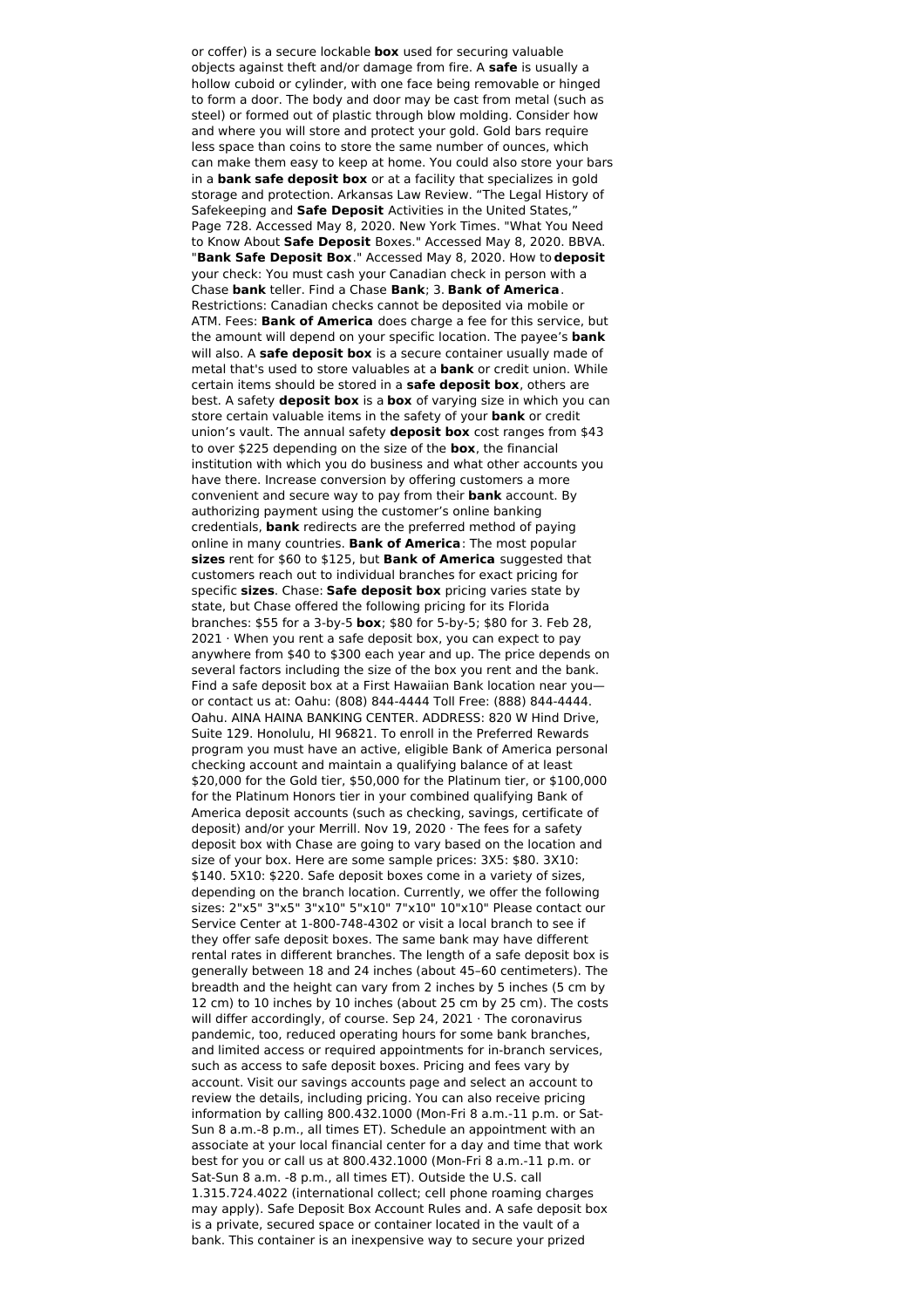possessions—jewelry, family heirlooms, important papers—and get the peace of mind you want. She said they were told how only agents from Homeland Security (during such an event) would be in charge of opening safe deposit boxes and determining what items would be given to bank customers. Bank of America' Safe Deposit Boxes & Homeland Insecurity- A New Chapter in. May 30, 2019 · A small box is typically 3 inches by 5 inches, the size of an index card, and one foot long. Safe deposit boxes come in a range of sizes up from there. The largest is 10 inches by 10 inches and two feet deep. Prices not only differ between banks but can also vary by bank location. The contents of safe deposit Boxes are not insured by the Federal Deposit Insurance Corporation (FDIC). KeyBank is not an insurer of the Contents and customers are responsible for obtaining insurance for the Contents of the Box. Safe Deposit Boxes are not water, fire or burglar proof. Please see the Safe Deposit Box Agreement for all details. Fees Safe Deposit Boxes Safe Deposit Box Annual Rental Fee Annual service fee for your Wells Fargo Safe Deposit Box. Varies by size Safe Deposit Late Fee — 60 days If your annual fee is over 60 days delinquent, you will be charged a fee. \$10 Banks Credit Card-Merchant Services. Website. (949) 255-1917. View all 75 Locations. 2967 Michelson Dr Ste A. Irvine, CA 92612. CLOSED NOW. From Business: Find out how Chase can help you with checking, savings, mobile banking, and more. Deposit products provided by JPMogran Chase Bank, N.A. Member FDIC. A deposit account relationship is not required to open and maintain a safe deposit box. A variety of Safe Deposit Box are offered; contact your local branch for size availability and pricing. Specific box size availability varies by branch. An annual discount of \$5 is available when you pay your box. Safe Deposit Boxes.. Stackable interlocking sections in five sizes to accommodate any vault height. Interlocking mechanism features interlocking clips at rear, guide pins at front and vertical side screws to attach adjoining sections. CONSTRUCTION. Welded area fabricated from galvanized steel. Safety Deposit Box options. Small, medium, large and oversized Safety Deposit Boxes (SDB) are available through your local TD Canada Trust branch. To open a SDB you must be the age of majority in your province of residence. SDB rental rates: Based on the size of the box and prepaid annually. Discounts available with a TD All-Inclusive Banking. Jun 24, 2020 · Wells Fargo 's Safe Deposit Box Lease Terms govern the lease, rights and responsibilities of your safe deposit box and are the Lease Terms referred to in the Safe Deposit Box Lease Agreement you signed when you leased your Box. Read the following pdf for important legal information, disclosures and terms you need to know. Safe Deposit Box Lease Terms – June 24,. Step 3: Choose a Box Size. A small box, 2 x 5 x 12 inches long will cost \$15 to 25 per year. Key deposit will be another \$10 to 25 for any size of safe deposit box. A medium box will be about 4 by 10 inches and the same length, for \$40 a year. A large box up to 15 by 22 inches wide, and 22 inches long, will cost around \$185 but could be up to \$500. Sep 07, 2021 · Safe deposit boxes come in a range of sizes up from there, with the largest being 10 inches by 10 inches and two feet deep. Prices not only differ between banks but can also vary by bank location. You should call your local bank branch to find out. Even the most secure home safe can be vulnerable to floods, fires, home burglaries and other unforeseen disasters. Ensure your valuables are safe and secure with a safe deposit box from Associated Bank. You can rent an Associated Bank safe deposit box in the size. Safe Deposit Boxes. Keep your most precious possessions safe with American Bank of Missouri Safe Deposit Boxes. Located at our Wellsville, Montgomery City, Middletown, and Wright City branches and offering a range of sizes (availability of dimensions may vary), we are sure to have a box that fits your needs. Sizes & Rates. Wellsville. Size. Rate. Mar 31, 2017 · While all boxes tend to be 18" to 24" in length, larger sizes are available with faces measuring 5"x5" or 10"x10". These respectively cost an average of \$87 and \$173 each year. Because many banks allow their individual offices to set safety deposit box prices, we called up multiple branches in different cities to find out what they charge. Yes. You can jointly rent your safe deposit box with a spouse, TEEN or other person who would have unrestricted access to the safe deposit box. The additional renter (s) must sign the bank's rental contract as a joint renter. An alternative is to appoint a Power of Attorney (POA) to have access to your safe deposit box. When it comes to understanding UPS store box sizes, it's important to know what you're trying to ship and its measurements. From UPS-branded packaging to unbranded boxes,